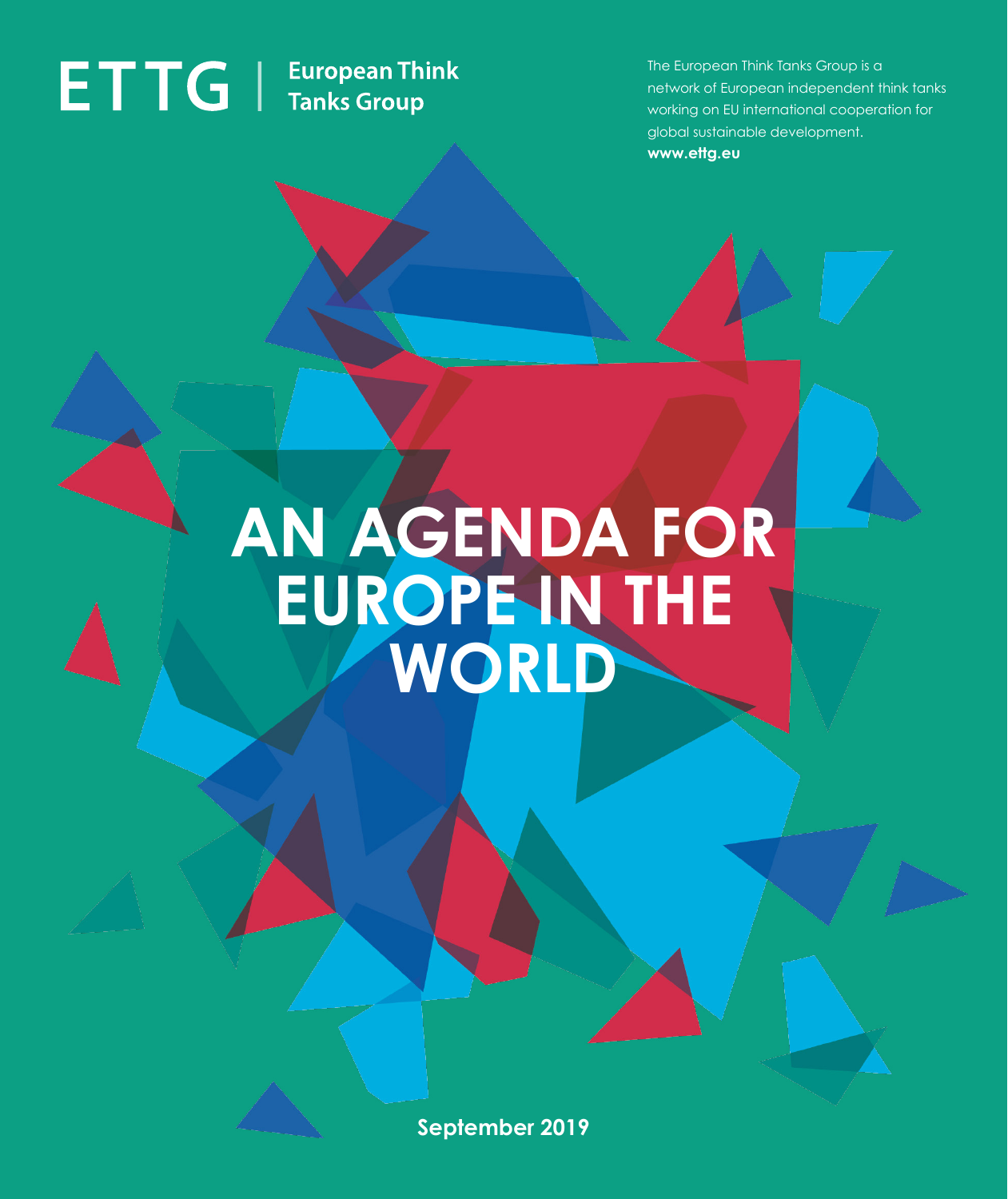This comment by the outgoing President of the European Commission aptly captures the political history of the EU, built as it is on carefully negotiated compromises. The next five years under the leadership of Ursula von der Leyen will again be crucial for the Union.

Polarisation is on the rise, as outspoken parties, both pro-Europe and anti-Europe, gained ground in the May European Parliament elections. More than ever, the new European leadership faces the need to reconcile diverging agendas. Subtle brokerage of new political compromises is called for in today's climate of rising populism and Brexit.

Inevitably these internal processes in the EU will have a major impact on the EU's global role. Just ten years after the signing of the Lisbon Treaty, the EU continues to see itself as a champion of multilateralism, as the leading promotor of climate action, and as the defender of values and development agendas in the world.

To give credit where it is due, in terms of "strategising", that is, designing ambitious policies and mobilising development finance, the EU still is a global leader. This is likely to be reflected in the 2021-2027 multiannual financial framework (MFF) with an increase of financial resources to support Europe's global leadership role.

In recent years the EU has demonstrated a growing stepping up of cooperation with Africa. The EU expresses a grand ambition to work towards a "partnership of equals" based on mutual interests and respect beyond the traditional "donor-recipient" dependency of the past. In practice, however, it is proving difficult to move away from the usual recipes. We see an EU that is struggling ever more to reconcile its normative model of soft power with interest-driven agendas. Incoherence and duplication of efforts risk undermining EU effectiveness and speed of action. EU member states and institutions continue to work in silos for and with Africa.

While these divisions linger, the EU loses leverage and credibility in Africa and the world. New actors are occupying the lost ground, promoting new rules of the game. To turn the tide, the EU needs to step up its game. New alliances and coalitions of the willing need to be forged.

It is against this background that the European Think Tanks Group presents this Agenda for Europe in the World. It sets out concrete proposals for action in key domains where the EU can make a difference. Contributions focus on peace and security, mobility and migration, climate action, energy and urbanisation, trade and development, human development, strategic partnerships, democracy support and financing for development.

The real test for the new European leadership will be to make ambitious

EU policies.

*Geert Laporte*

Director, European Think Tanks Group (ETTG)

**"THE EUROPEAN UNION HAS DECADES OF EXPERIENCE IN OVERCOMING CRISES AND HAS ALWAYS EMERGED STRONGER AFTER."**

**JEAN-CLAUDE JUNCKER**

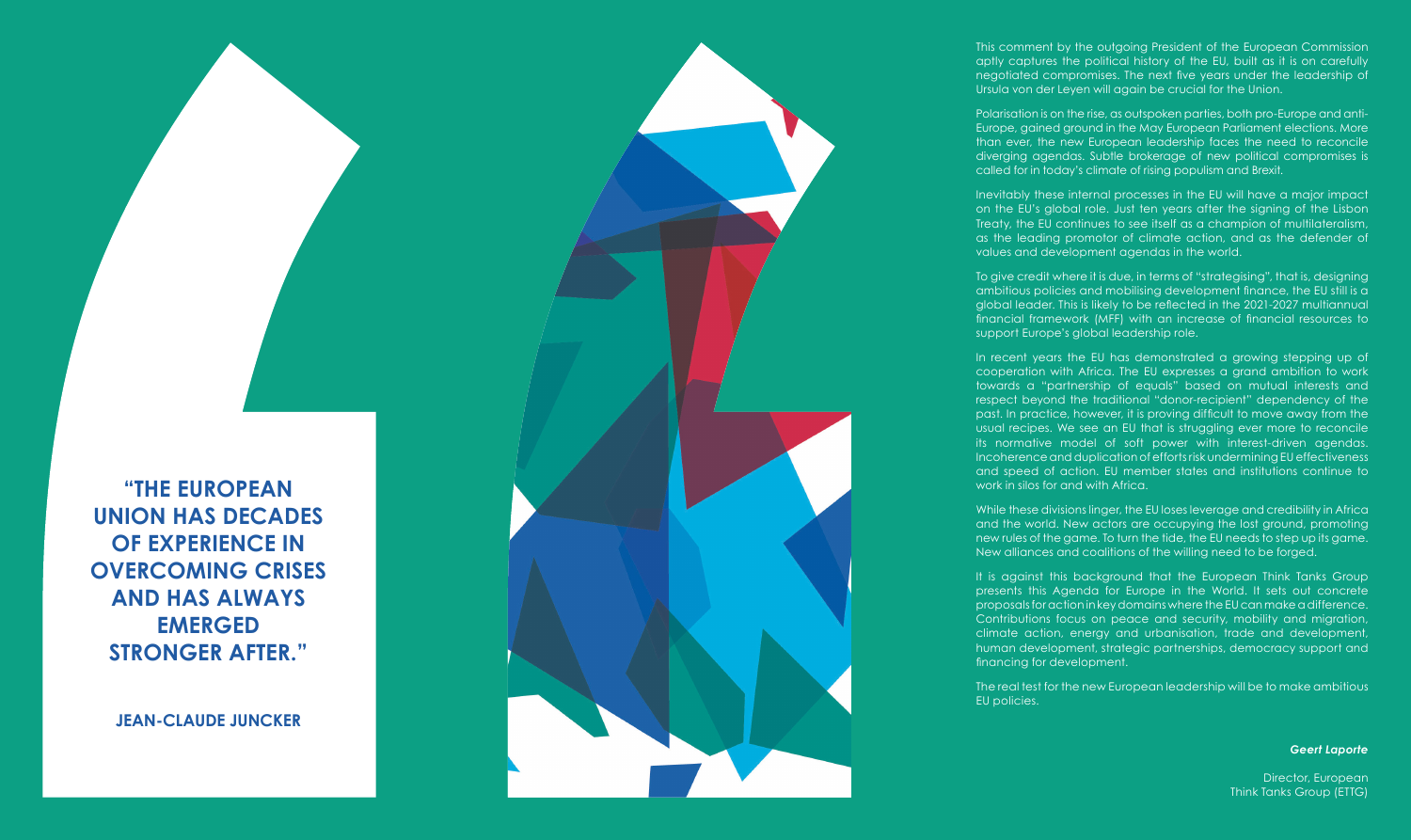The new EU Commission will take office in turbulent times, with increasing populism, internal instability and division. Europe's internal cohesion is being questioned, and we see a growing number of new and unresolved conflicts in the EU's neighbourhood. At the global level the EU seems to be losing support from some of its traditional allies and partners in its efforts to keep up a rules-based global order.

Despite some progress achieved, the EU has been slow in responding to these internal and external challenges, and its leverage in the world is shrinking. The EU needs a more strategic, proactive and coherent EU external action, one that combines normative action with a more interestdriven agenda through cooperation on peace and security, trade, and economic relations. In practice, Europe often fails to come up with coherent approaches in its external action and in its multitude of partnerships. This often leads to missed opportunities.



**Foster** more coherent EU external action and Africa policy, overcoming the internal contradictions across the EU member states

One key strategic partnership the EU cannot afford to let slide in the coming years is that with Africa. Over the past decade, the EU has experienced almost daily how the fate of both continents is increasingly intertwined. While some European policymakers still see Africa as a threat, there is also a growing group of Europeans who see Africa as a continent of mutual opportunity. The EU clearly wants to remain the largest trade, investment and development cooperation partner of Africa.

**Support** African regional initiatives that aim to build stronger and financially autonomous institutions and African agendas such as the African Continental Free Trade Area (AfCTA). Concrete pragmatic "problem-solving" regional approaches hold the best

**Simplify** access and earmark more funding for home-grown African initiatives spanning the non-governmental sector, informal social movements and youth initiatives in support of governance

Innovative financial instruments, such as the European External Investment Plan, seek to leverage sustainable private sector investment for Africa's development. Such interest-driven "win-win partnerships of equals" are considered a promising vehicle for bringing prosperity to both continents.

**Strengthen** joint cooperation in the global arena around shared common agendas and interests, particularly in relation to the 2030 Agenda for Sustainable Development, climate change and

**Make use** of the ongoing negotiations on the multiannual financial framework (MFF) to rationalise competing EU-Africa strategies that are managed in "silos" by different institutions and financial instruments.

However, there are still several overlapping EU and bilateral cooperation initiatives. Some of these – such as the ACP-EU Partnership Agreement – are still steeped in a post-colonial, sometimes patronising North-South logic. The challenge for the coming years is to move from an asymmetric dependency relationship to a mutually beneficial and effective partnership, while avoiding a proliferation of poorly coordinated instruments and funds.

regional and societal dynamics beyond formal state structures and

- and the various EU institutions and administrations.
- potential for traction and ownership.
- **Invest** in the capacities of EU delegations to better assess country, institutions.
- and entrepreneurship.
- the World Trade Organization. **123456**
- 

### **ACTIONS**

### **FURTHER READING**

*[Barana, L. 2018. "Negotiating a new EU-Africa agenda: Playing the migration and](https://www.iai.it/en/pubblicazioni/negotiating-new-eu-africa-agenda-playing-migration-and-chinese-cards  ) [Chinese cards?". Rome: Istituto Affari Internazionali](https://www.iai.it/en/pubblicazioni/negotiating-new-eu-africa-agenda-playing-migration-and-chinese-cards  )*

*Laporte, G. (ed.), [2017. "Africa-Europe relations: Time to reboot". ECDPM Great](https://ecdpm.org/great-insights/eu-africa-relations-time-to-reboot/ ) [Insights, 6, \(5\), M](https://ecdpm.org/great-insights/eu-africa-relations-time-to-reboot/ )aastricht*

*[Maci, G. 2018. "The future of development cooperation: Six ways the EU can](https://ettg.eu/2018/11/19/the-future-of-development-cooperation-six-ways-the-eu-can-innovate/  ) [innovate". Brussels: European Think Tanks Group](https://ettg.eu/2018/11/19/the-future-of-development-cooperation-six-ways-the-eu-can-innovate/  )*

*[Medinilla, A. and Bossuyt, J. 2019. "Africa-EU relations and post-Cotonou: African](https://ecdpm.org/publications/africa-eu-relations-post-cotonou-african-collective-action-further-fragmentation-partnerships/) [collective action or further fragmentation of partnerships?". Briefing Note 110.](https://ecdpm.org/publications/africa-eu-relations-post-cotonou-african-collective-action-further-fragmentation-partnerships/) [Maastricht: European Centre for Development Policy Management](https://ecdpm.org/publications/africa-eu-relations-post-cotonou-african-collective-action-further-fragmentation-partnerships/)*

**MOVE FROM AN ASYMMETRIC DEPENDENCY RELATIONSHIP TO A MUTUALLY BENEFICIAL AND EFFECTIVE PARTNERSHIP**

**SUPPORT THE BUILDING OF AUTONOMOUS REGIONAL INSTITUTIONS AND INITIATIVES (AFRICA CONTINENTAL FREE TRADE AREA)**



**1**

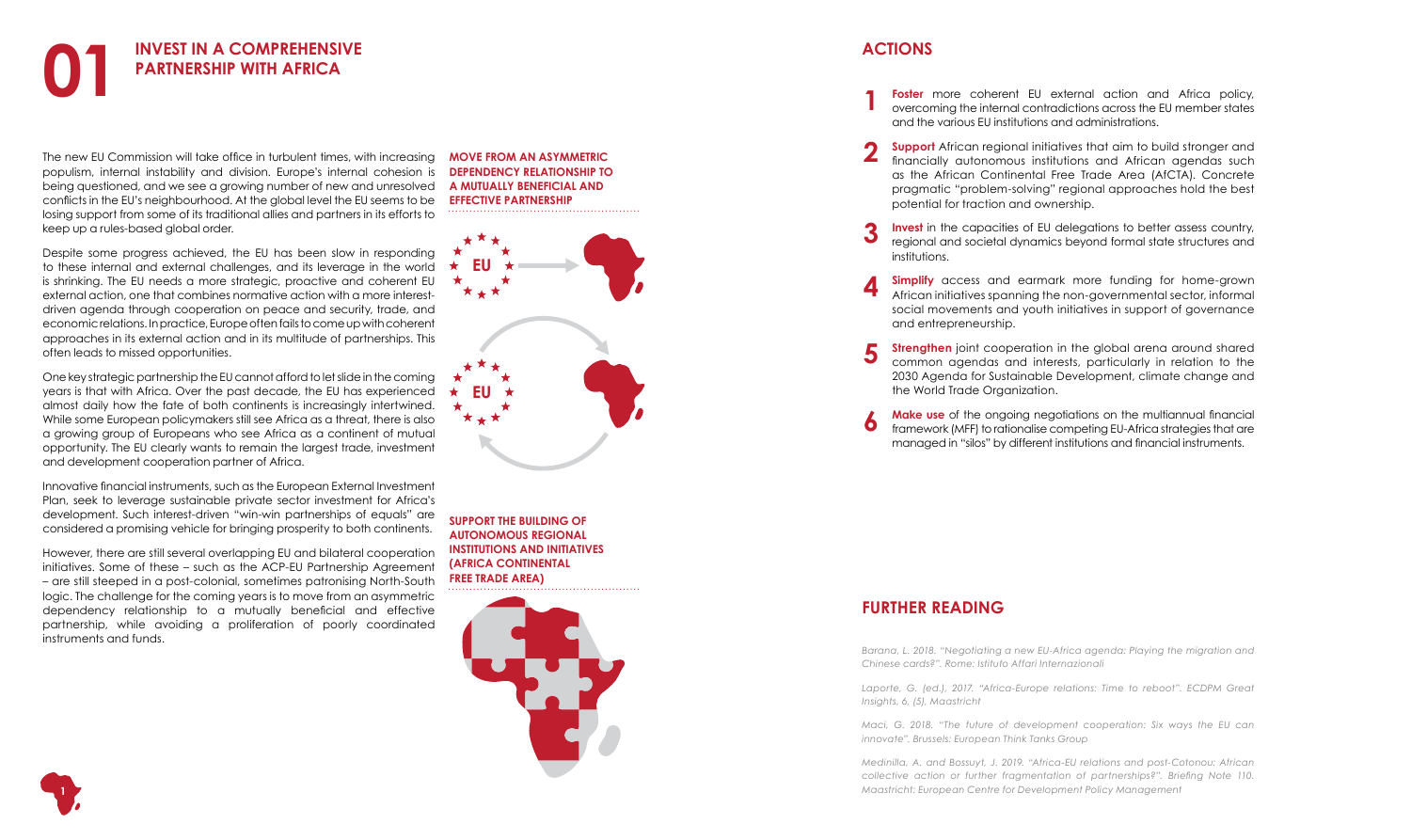Demographic projections and the continued differences in physical and economic security between the two sides of the Mediterranean suggest that migration is here to stay. Moreover, it will likely be punctuated by reoccurring peaks in EU-bound flows, driven at times by humanitarian crises.

The large-scale mixed flows in recent years have led the EU to prioritise migration and revealed sharp intra-EU differences on what a correct policy response is. This has limited the EU's capacity to develop durable, multidimensional and effective responses to the phenomenon, while feeding a further erosion of the mutual trust and solidarity that have been essential pillars of European integration.

As overcoming the internal deadlock has proved difficult, migration has gained an increasing presence in the EU's external action. The Union has stepped up its engagement and dialogue with countries in its extended Southern Neighbourhood and along migration routes to the EU, backed by large-scale funding. The focus has been on three dimensions: "migration management" by strengthening local border controls and security forces; addressing root causes of irregular migration and displacement; and enhancing protection capacities.



All these efforts seek predominantly to diminish the demand for EU-bound migration. The Sahel has been a particular focus, which has put added pressure on an already fragile region. As intra-regional migration flows are increasingly interrupted and security apparatuses strengthened, the Sahel is being faced with major development and human security challenges.

Europe needs to complement reactive and short-term policies with proactive and forward-looking ones. The right policies can boost the developmental effects of well-managed migration, while contributing to sustainable asylum and migration governance regimes in the broader Euro-Mediterranean and African space.

**1**

**Invest** in improvement of livelihoods and better delivery and quality of social services, with interventions tailored to the most pressing needs in

approaches to forced displacement in the Global South in a spirit of fair responsibility sharing, including broadened and systematised

**Devise** forward-looking strategies, including legal labour migration schemes and skill formation programmes aligned with labour market shortages and surpluses on both sides of the Mediterranean. This means, for instance, exploiting the potential of the labour migration pilot projects currently financed under the European Agenda for

- local contexts rather than focusing only on the migration issue.
- **2 Maintain** support for multilateral cooperation and whole-of-society EU resettlement schemes.
- **3** Migration.
- **4** access to the EU market for African products and services.
- **5** integration.

**Promote and support** African regional integration both by enhancing the developmental potential of local trade and labour mobility and by supporting implementation of regional trade arrangements and

**Reinforce** the contribution of well-managed migration to inclusive growth, poverty reduction and sustainable development in source and host countries by facilitating remittance transfers and two-way

### **ACTIONS**

### **FURTHER READING**

*Cascone, N. and Knoll, A. (ed.) 2018[. "Focus on migration: Moving backward,]( https://ecdpm.org/great-insights/migration-moving-backward-moving-forward/ ) [moving forward?" ECDPM Great Insights, 7 \(1\), Maastricht]( https://ecdpm.org/great-insights/migration-moving-backward-moving-forward/ )*

*[Schöfberger, I. 2019. "Migration: Solid nations and liquid transnationalism? The EU's](https://www.die-gdi.de/uploads/media/DP__1.2019.pdf ) [struggle to find a shared course on African migration 1999-2019". DIE Discussion](https://www.die-gdi.de/uploads/media/DP__1.2019.pdf ) [Paper 1/2019. Bonn: German Development Institute](https://www.die-gdi.de/uploads/media/DP__1.2019.pdf )*

*[Schöfberger, I. and Venturi, B. 2018. "Eight myths on the migration–development](https://ettg.eu/2018/07/10/eight-myths-on-the-migration-development-nexus-that-european-and-african-policymakers-need-to-reconsider/  ) [nexus that European and African policymakers need to reconsider". Brussels:](https://ettg.eu/2018/07/10/eight-myths-on-the-migration-development-nexus-that-european-and-african-policymakers-need-to-reconsider/  ) [European Think Tanks Group](https://ettg.eu/2018/07/10/eight-myths-on-the-migration-development-nexus-that-european-and-african-policymakers-need-to-reconsider/  )*

*[Schöfberger, I. and Keijzer, N. 2019. "EU migration policy: \(How\) can the next](https://ettg.eu/2018/12/10/eu-migration-policy-how-can-the-next-european-commission-do-better/   )*  **2** *[European Commission do better?" ETTG blog](https://ettg.eu/2018/12/10/eu-migration-policy-how-can-the-next-european-commission-do-better/   )*



### **MIGRANTS CONTRIBUTE TO THE DEVELOPMENT OF THE HOST COUNTRY**

- **n** money remaining in the new communities
- **n** money sent back home

**MIGRANTS FILL GAPS IN THE LABOUR MARKET IN THE HOSTING COUNTRY**



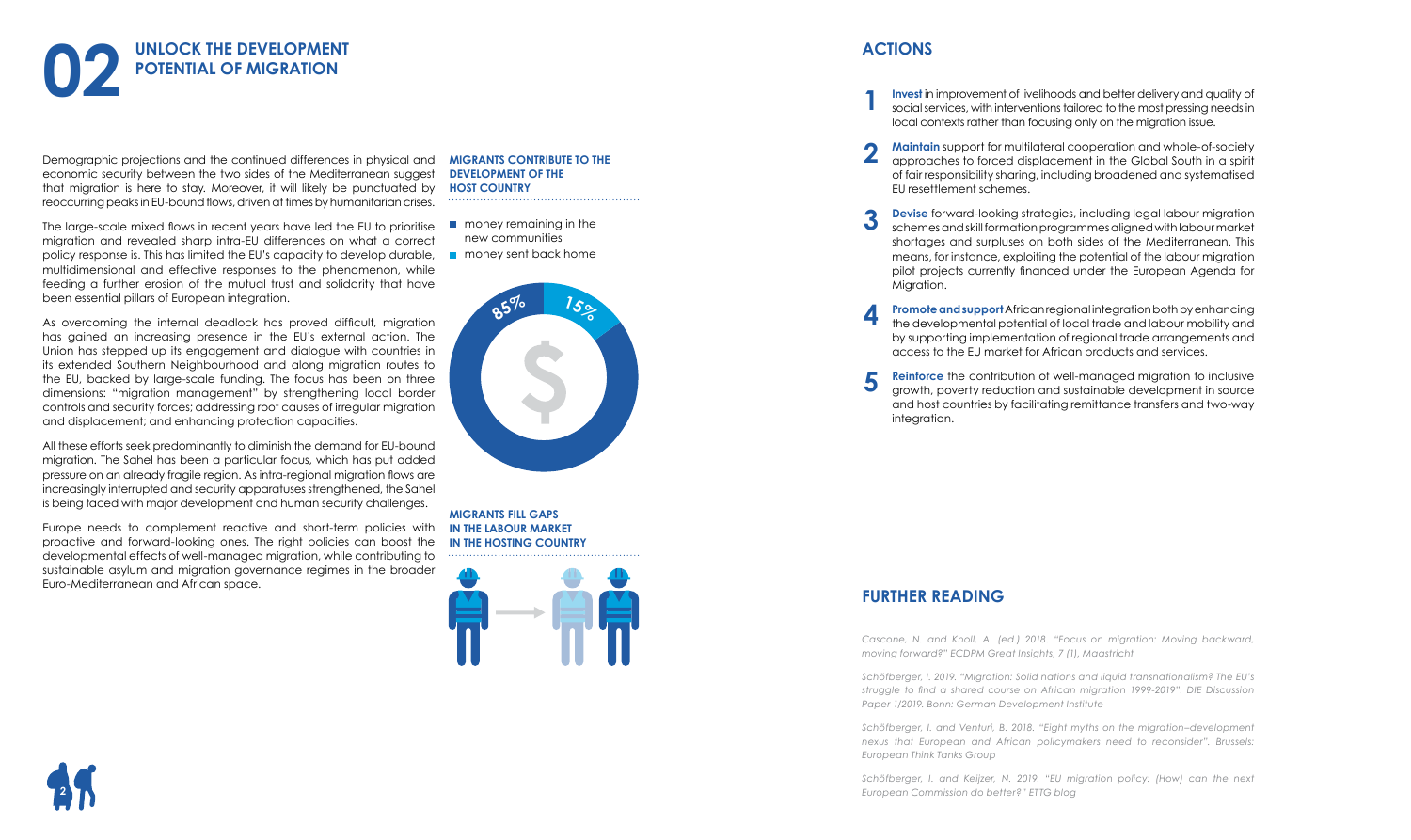Europe wants to strengthen its role in international peace and security. As the EU Global Strategy makes clear, the EU and its member states have an interest in supporting peaceful conflict resolution all over the world.

The number and severity of violent conflicts has been increasing since 2010. The 52 armed conflicts recorded globally in 2015 was the highest number since the end of the Cold War. Over 100,000 people died every year in civil or international conflicts from 2013 to 2016. This has intensified forced displacement. The global population of refugees and internally displaced persons reached a record 70.8 million in 2018, according to the United Nations High Commissioner for Refugees.

New security threats and conflicts, growing geopolitical uncertainties and domestic events are pushing the EU to be more assertive in the military sphere. This is reflected, for instance, in the proposal to create a European Peace Facility to fund a range of military cooperation and assistance measures around the globe.



Yet, the EU must reconcile any bolder military role with its wider peace and security commitments, as well as with the EU's historic raison d'être as a peace project. That includes continuing to foster non-violent, civilian responses to conflict and responses that are conflict-sensitive and respect human rights, international humanitarian law, gender equality and good governance principles.

**Invest** further in building conflict prevention and resolution mechanisms at the local, national and regional levels, drawing on

**Stop** any repurposing of civilian missions for short-term and shortsighted domestic concerns, such as migration management, border control and securitisation, as this can further destabilise some regions,

The EU will need to use its new instruments in a conflict-sensitive manner, in accordance with the "do no harm" principle. Security is a prerequisite for development. That is why the EU must continue its work towards peace and security, in line with its commitment to the 2030 Agenda.

with a commitment to promote accountability, human rights and good governance, while ensuring compliance with the criteria defined in the EU's Common Position on Arms Exports. This requires safeguards in military support and coherent use of the various EU

### **FURTHER READING**

*[Deneckere, M. 2019. "The uncharted path towards a European Peace Facility".](https://www.google.com/url?q=https://ecdpm.org/publications/uncharted-path-towards-european-peace-facility/&source=gmail&ust=1565085559068000&usg=AFQjCNFlPEhFwCv5GGb7lXupmQWmj6-JxA) [Discussion Paper 248. Maastricht: European Centre for Development Policy](https://www.google.com/url?q=https://ecdpm.org/publications/uncharted-path-towards-european-peace-facility/&source=gmail&ust=1565085559068000&usg=AFQjCNFlPEhFwCv5GGb7lXupmQWmj6-JxA) [Management](https://www.google.com/url?q=https://ecdpm.org/publications/uncharted-path-towards-european-peace-facility/&source=gmail&ust=1565085559068000&usg=AFQjCNFlPEhFwCv5GGb7lXupmQWmj6-JxA)*

*[Furness, M. and Bergmann, J. 2018. "A European Peace Facility could make a](https://www.die-gdi.de/briefing-paper/article/a-european-peace-facility-could-make-a-pragmatic-contribution-to-peacebuilding-around-the-world/) [pragmatic contribution to peacebuilding around the world". DIE Briefing Paper](https://www.die-gdi.de/briefing-paper/article/a-european-peace-facility-could-make-a-pragmatic-contribution-to-peacebuilding-around-the-world/) [6/2018. Bonn: German Development Institute](https://www.die-gdi.de/briefing-paper/article/a-european-peace-facility-could-make-a-pragmatic-contribution-to-peacebuilding-around-the-world/)*

*[Sherriff, A., Veron, P., Deneckere, M. and Hauck, V. 2018. "Supporting peacebuilding](https://www.google.com/url?q=https://ecdpm.org/publications/supporting-peacebuilding-change-europe/&source=gmail&ust=1565085559068000&usg=AFQjCNHRgwpkYJmW8dd85lfSw-4NipyqSQ) [in times of change". Maastricht: European Centre for Development Policy](https://www.google.com/url?q=https://ecdpm.org/publications/supporting-peacebuilding-change-europe/&source=gmail&ust=1565085559068000&usg=AFQjCNHRgwpkYJmW8dd85lfSw-4NipyqSQ) [Management](https://www.google.com/url?q=https://ecdpm.org/publications/supporting-peacebuilding-change-europe/&source=gmail&ust=1565085559068000&usg=AFQjCNHRgwpkYJmW8dd85lfSw-4NipyqSQ)*

*[Venturi, B. 2019. "An EU integrated approach in the Sahel: The role for governance".](http://www.tepsa.eu/the-political-rollercoaster-of-italian-french-relations-jean-pierre-darnis-iai-italy-2-2/) [IAI Papers 19. Rome: Istituto Affari Internazionali](http://www.tepsa.eu/the-political-rollercoaster-of-italian-french-relations-jean-pierre-darnis-iai-italy-2-2/)*

#### **100,000 PEOPLE DIE IN CONFLICTS EVERY YEAR**



**APPLY THE PRINCIPLE OF "DO NOT HARM"**





**2**

**Ensure** the creation of a European Peace Facility and that any support for hard security goes in parallel with the strengthening of EU civilian capabilities for conflict prevention, in terms of both funding

- **1** the EU's global crisis response experience.
	- with repercussions for human rights.
- **3** and the institutional capacities available.
- **4 Reconcile** the EU's support for military aspects of peacekeeping external action instruments.
- **5** and Security Architecture.

**Look beyond** quick and flexible responses to conflict only, and build on lessons learnt from EU support to the African Union's African Peace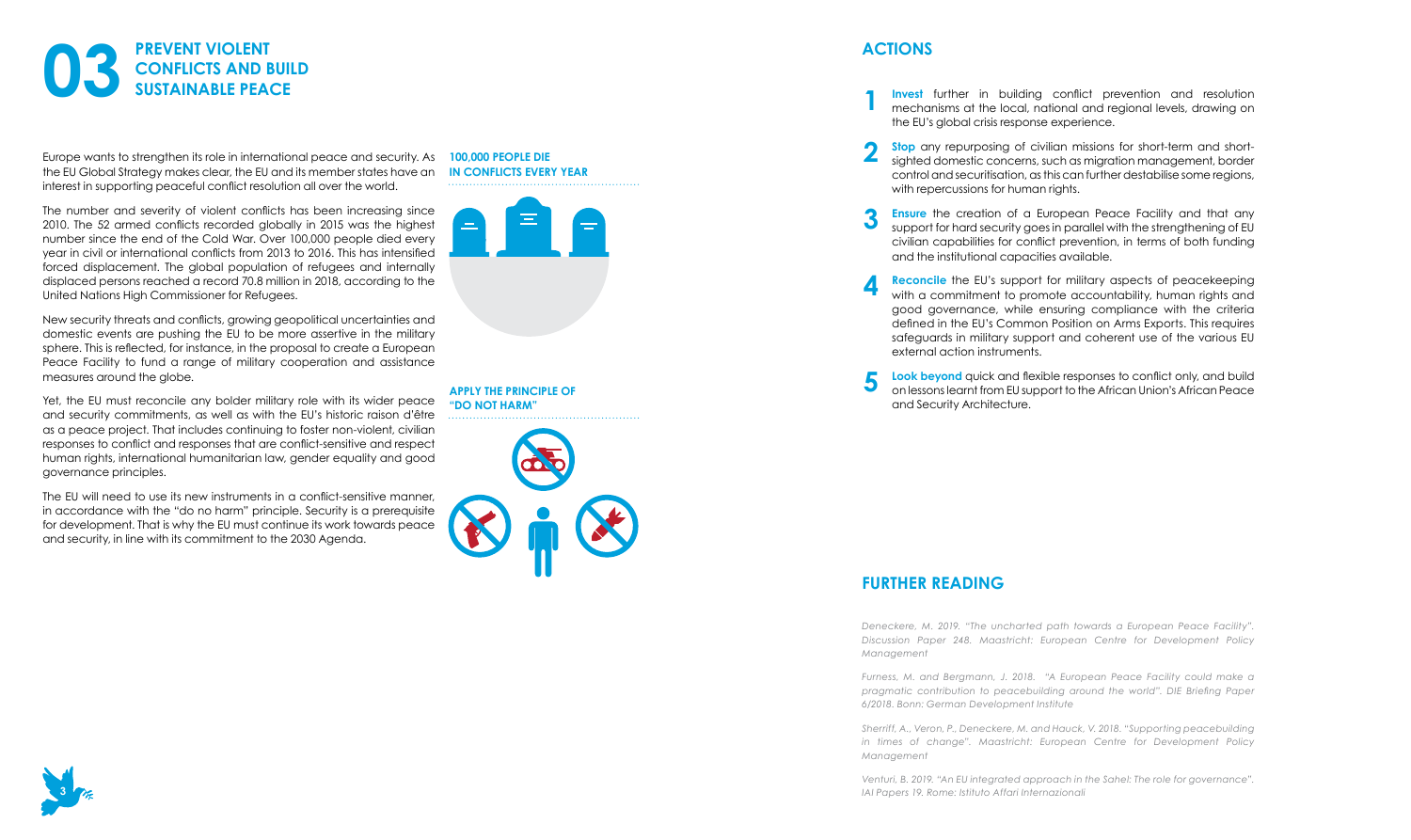Cities account for 70% of energy-related greenhouse gas emissions. These must be reduced to zero by 2050 to achieve the 1.5 °C global warming goal. Yet, growing urban populations and rising standards of living mean energy use in cities will continue to increase rapidly. Cities, particularly those in Asia, Latin America and Africa, face three energy challenges:

- achieving universal access to affordable, reliable electricity;
- meeting rising energy demands while addressing infrastructure inefficiencies and losses;
- expanding renewable energy supplies while avoiding future dependency on fossil fuels.

Cities can be a driving force for a sustainable energy transition. Municipal authorities are major consumers of electricity. As planners and operators of urban infrastructure they can be financiers and advocates of the energy transition. Urban policies to encourage compact urban growth, green buildings and sustainable mobility can play a vital role here.



Cities are also spaces of innovation. Citizen initiatives can act as sustainable energy laboratories. Promising areas of innovation include enhancing the role of renewables-based electricity "prosumers"; improving building and district energy efficiency; digitalisation of energy production and market systems; and electric vehicles, including exploiting their potential for system balancing.

Cities, with their national and international partners, can support and create incentives for multi-stakeholder partnerships for provision of urban energy services. They can promote, incentivise and assist local transitions to renewable energy. Several EU delegations have already provided direct support to local authorities for this purpose. The current, 2014-2020 multiannual financial framework (MFF) includes a thematic instrument for civil society and local authorities. The EU can build on this to support local authority initiatives to advance the energy transition.

**Promote** decentralised cooperation on energy between cities globally. EU trust funds could be explored as a quick delivery tool to

### **FURTHER READING**

*[Bilotta, N. and Colantoni, G. 2018. "Financing energy access in sub-Saharan Africa".](https://www.iai.it/sites/default/files/iaip1822.pdf) [Rome: Istituto Affari Internazionali](https://www.iai.it/sites/default/files/iaip1822.pdf)*

*[Colantoni, L., Montesano, G. and Sartori, N. \(eds\). 2019. "Empowering Africa: Access](https://www.iai.it/en/pubblicazioni/empowering-africa) [to power in the African continent". Rome: Istituto Affari Internazionali](https://www.iai.it/en/pubblicazioni/empowering-africa)*

*[Maci, G., Criqui, L., Bossuyt, J. and Lucci, P. 2018. "Africa's future is urban". Brussels:](https://ettg.eu/2018/07/02/africas-future-is-urban-implications-for-eu-development-policy-and-cooperation/) [European Think Tanks Group](https://ettg.eu/2018/07/02/africas-future-is-urban-implications-for-eu-development-policy-and-cooperation/)* 

*[Murali, M., Cummings, C., Feyertag, J., Gelb, S., Hart, T., Khan, A., Langdown, I. and](https://www.odi.org/publications/11218-10-things-know-about-impacts-urbanisation) [Lucci, P. 2018. "10 things to know about the impacts of urbanisation". London: Overseas](https://www.odi.org/publications/11218-10-things-know-about-impacts-urbanisation) [Development Institute](https://www.odi.org/publications/11218-10-things-know-about-impacts-urbanisation)*

*[Scott, A. 2017. "Why wait? Seizing the energy access dividend". London: Overseas](https://www.odi.org/publications/11022-why-wait-seizing-energy-access-dividend) [Development Institute](https://www.odi.org/publications/11022-why-wait-seizing-energy-access-dividend)*

*[Symington, R. and Leopold, A. 2018. "Renewable energy mini-grids in Africa: A](https://ettg.eu/2018/09/11/renewable-energy-mini-grids-in-africa-a-private-sectors-perspective/ )*  **4** *[private sector's perspective". ETTG blog](https://ettg.eu/2018/09/11/renewable-energy-mini-grids-in-africa-a-private-sectors-perspective/ )*



**CITIES ACCOUNT FOR 70% OF ENERGY-RELATED GREENHOUSE GAS EMISSIONS**



**URBAN POLICIES TO ENCOURAGE COMPACT URBAN GROWTH, GREEN BUILDINGS AND SUSTAINABLE MOBILITY PLAY A VITAL ROLE**



**1**

**Support** access to energy at a metropolitan scale, with specific

**Share** good practices in development, design and implementation of urban-centred energy regulation processes alongside newstyle institutional arrangements, while supporting city capacity

**Enable** better access to finance for cities, towns and regions to invest in the local energy transition. For example, green tariffs and green bonds can be introduced to spur energy efficiency, decentralised power generation and distribution, and decarbonisation efforts.

- mandates and budgets for cities.
- **2** building initiatives.
- **3**
- **4** compact urban development.
- **5** support decentralised cooperation.

**Support** solutions that give cities themselves a key implementing role, such as scaling up distributed renewable energy systems, increasing the energy efficiency of buildings and supporting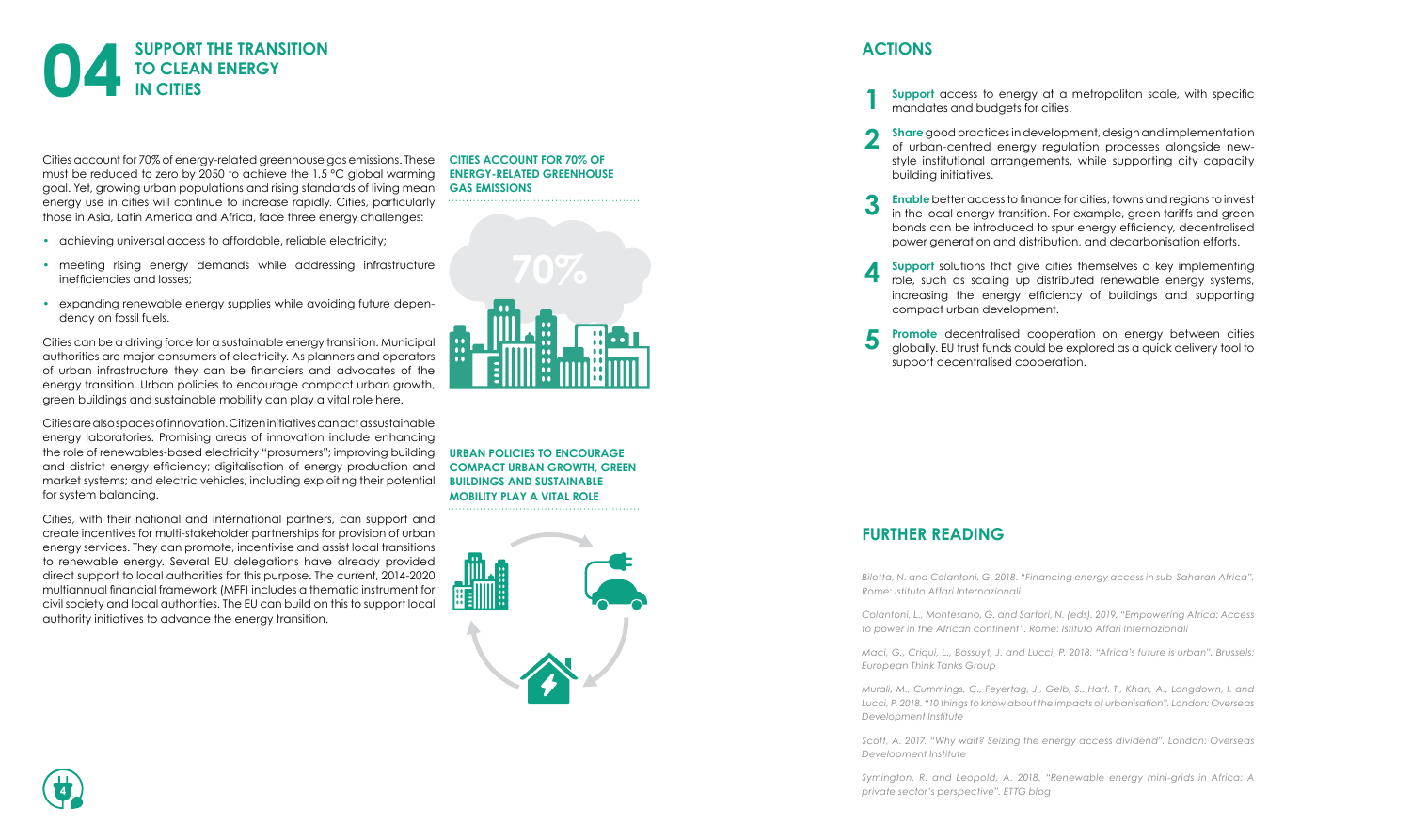Every tenth of a degree of global warming makes the Sustainable Development Goals (SDGs) harder to achieve. The EU will have to gear its domestic and external action towards low-carbon, climate-resilient development in line with a 1.5 ºC pathway and the Paris Agreement. The new president of the European Commission, Ursula von der Leyen, called "to make Europe the first climate-neutral continent by 2050".

To achieve this, the multiannual financial framework (MFF) needs budgetary provisions commensurate with the task. Adaptation partnerships are also key, especially with the least developed countries, particularly those pertaining to agricultural supply and value chains. Mitigation partnerships that engage middle-income countries and leverage financial resources for emissions reductions will have to be pursued. Finally, explicitly aligning the EU's Better Regulations Guidelines with 1.5 °C compatibility will be instrumental.

The EU can improve its own climate credentials and at the same time help advance sustainable development in partner countries. It can do this, for example, by supporting the adaptation and resilience needs of partner countries, making robust financial commitments on climate action, engaging with middle-income countries to develop more ambitious long-term strategies, and catalysing non-state and subnational climate action. The EU can advance these priorities through strengthened EU climate diplomacy that promotes alignment with the Paris Agreement. Coherent and responsive external action will help narrow the gap between aspiration and action.



Ultimately, the development co-benefits of these measures make a compelling case for harnessing external cooperation for climate action. Equally compelling is the cost-efficiency of investing in climate change mitigation and resilience today to avoid climate-induced losses and damages in the future.

**Secure** sufficient financial resources through adequate budgetary provisions in the next MFF – these should be substantially above the 25% share currently proposed – and through leveraged state and

### **FURTHER READING**

*[Chan, S. and Bencini, J. 2018. "Boosting non-state climate action in the EU". Briefing](https://www.die-gdi.de/en/briefing-paper/article/boosting-non-state-climate-action-in-the-european-union/) [Paper 21/2018. Bonn: German Development Institute](https://www.die-gdi.de/en/briefing-paper/article/boosting-non-state-climate-action-in-the-european-union/)*

**Strengthen** EU climate diplomacy through strategic partnerships for climate cooperation, clear signals of commitment to international

*[Di Ciommo, M., Thijssen, S. and Sayós Monràs, M. 2018. "The ice is broken, what's](https://ecdpm.org/publications/ice-broken-what-next-middle-income-countries-eu-climate-change/ ) [next? How the EU and middle-income countries work together on climate change".](https://ecdpm.org/publications/ice-broken-what-next-middle-income-countries-eu-climate-change/ ) [Discussion Paper 231. Maastricht: European Centre for Development Policy](https://ecdpm.org/publications/ice-broken-what-next-middle-income-countries-eu-climate-change/ ) [Management](https://ecdpm.org/publications/ice-broken-what-next-middle-income-countries-eu-climate-change/ )*

*Iacobuta[, G. et al. forthcoming. "Harnessing external action to boost ambitious and](https://ettg.eu/) [coherent climate action" \(working title\). ETTG Policy Brief. Brussels: European Think](https://ettg.eu/) [Tanks Group](https://ettg.eu/)*

*[Rampa, F. 2019. "An Africa-Europe agenda for rural transformation: Report by the Task](https://ec.europa.eu/info/sites/info/files/food-farming-fisheries/farming/documents/report-tfra_mar2019_en.pdf) [Force Rural Africa". Brussels: European Commission](https://ec.europa.eu/info/sites/info/files/food-farming-fisheries/farming/documents/report-tfra_mar2019_en.pdf)*

*[Sartor, O., Voss-Stemping, J., Berghmans, N., Vallejo, L. and Levai, D. 2019. "Raising](https://www.iddri.org/en/publications-and-events/study/raising-and-strengthening-eu-climate-ambition-priorities-and-options) [and strengthening EU climate ambition: Priorities and options for the next five years".](https://www.iddri.org/en/publications-and-events/study/raising-and-strengthening-eu-climate-ambition-priorities-and-options) [Study 1. Paris: Institute for Sustainable Development and International Relations](https://www.iddri.org/en/publications-and-events/study/raising-and-strengthening-eu-climate-ambition-priorities-and-options)*

**ADDRESS CLIMATE CHANGE IN THE LEAST-DEVELOPED COUNTRIES ESPECIALLY IN FOOD AND WATER SECURITY AND AGRICULTURAL SYSTEMS**

**SECURE FINANCIAL RESOURCES FOR CLIMATE ACTION ABOVE THE PROPOSED 25% WITHIN THE NEXT EU LONG TERM BUDGET**

 $25\%$ 





**1**

**2**

**Define** what 1.5 ºC-compatibility means for EU external cooperation policy and practice, and support partner countries in securing 1.5

**Engage** middle-income partner countries in more ambitious mitigation by leveraging greater financial resources to reduce

**Focus** attention on the adaptation and resilience needs that will manifest even in a 1.5 °C world, especially regarding food and water security and agricultural systems in least-developed

- ºC-compatibility in their long-term strategies.
- greenhouse gas emissions.
- **3** partner countries.
- **4** non-state climate action in partner countries.
- **5** support and improved coordination among EU institutions.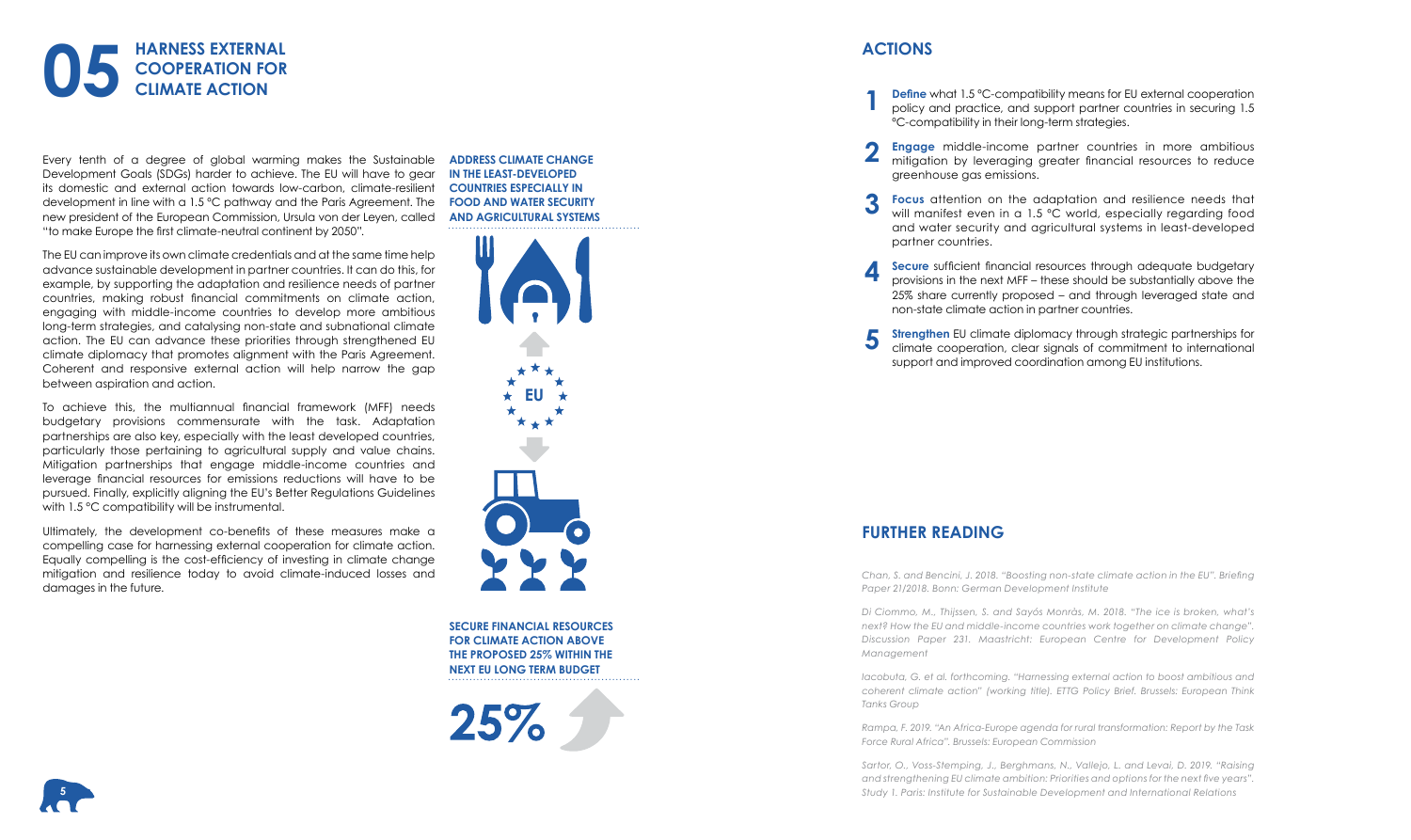In today's world, multilateralism is under strain, the merits of globalisation are increasingly questioned and protectionism is on the rise. The result has been a resurgence of bilateralism, marked by both trade tensions and establishment of free trade agreements at the regional level. An example is the newly established African Continental Free Trade Area (AfCFTA).

The EU, as a major advocate of a principles-based international trading system, must respond to these challenges. We need greater flexibility to move with changing realities, to speed up decision-making and to promote sustainable development as a key objective.

Promoting more equal distribution of the benefits of "trade for all", including by supporting the needed adjustments and integration efforts in developing countries (like with the AfCFTA), will remain more pertinent than ever.



The global trading system also needs reform. Growing protectionism threatens it. The World Trade Organization (WTO) dispute settlement mechanism will have to be adjusted if the rules-based trading system is to survive the current blocking by the United States. WTO members must address issues related to the role of the state in the economy, intellectual property rights and the definition of developing countries. Furthermore, challenges and trends like climate change and digitalisation render the current rulebook outdated. The EU is best positioned to lead these reforms, but it needs to find partners that share its values and concerns.

**5 Include** an explicit gender dimension in all EU trade agreements.





**INTRODUCE A GENDER DIMENSION TO TRADE AGREEMENTS AND GREEN EU TRADE**



# **6**

### **FURTHER READING**

**Promote** green EU trade policies and improve implementation and enforcement of sustainable development chapters in trade agreements, including trade preferences for green goods and

*[Balchin, N., Lemma, A., Mendez-Parra, M., Te Velde, D. W. and Worrall, L. 2017. "The](https://www.odi.org/publications/10994-implications-current-wto-negotiations-economic-transformation-developing-countries) [implications of WTO negotiation options for economic transformation in developing](https://www.odi.org/publications/10994-implications-current-wto-negotiations-economic-transformation-developing-countries) [countries: Summary paper". London: Overseas Development Institute](https://www.odi.org/publications/10994-implications-current-wto-negotiations-economic-transformation-developing-countries)*

*[Brandi, C. 2016. "Promises and pitfalls of plurilateralism". Think Piece 4. Geneva:](https://gwyrrbmh.preview.infomaniak.website/wp-content/uploads/2018/09/IDEAS-CENTRE-WTO-FUTURE-ENGLISH.pdf) [Ideas Centre](https://gwyrrbmh.preview.infomaniak.website/wp-content/uploads/2018/09/IDEAS-CENTRE-WTO-FUTURE-ENGLISH.pdf)*

*[Morin, J.-F., Brandi, C. and Berger, A. 2019. "The multilateralization of PTA](https://www.academia.edu/35633107/Morin_JF_C_Brandi_and_A_Berger._2019._The_Multilateralization_of_PTA_Environmental_Clauses_-_Scenarios_for_the_Future_in_Shifting_Landscape_of_Global_Trade_Governance_edited_by_M._Elsig_M._Hahn_and_G._Spilker_._Cambridge_Cambridge_University_Press_207-231) [environmental clauses: Scenarios for the future?" In: Elsig, M., Hahn, M. and Spilker,](https://www.academia.edu/35633107/Morin_JF_C_Brandi_and_A_Berger._2019._The_Multilateralization_of_PTA_Environmental_Clauses_-_Scenarios_for_the_Future_in_Shifting_Landscape_of_Global_Trade_Governance_edited_by_M._Elsig_M._Hahn_and_G._Spilker_._Cambridge_Cambridge_University_Press_207-231) [G. \(eds\), The Shifting Landscape of Global Trade Governance. Cambridge:](https://www.academia.edu/35633107/Morin_JF_C_Brandi_and_A_Berger._2019._The_Multilateralization_of_PTA_Environmental_Clauses_-_Scenarios_for_the_Future_in_Shifting_Landscape_of_Global_Trade_Governance_edited_by_M._Elsig_M._Hahn_and_G._Spilker_._Cambridge_Cambridge_University_Press_207-231) [Cambridge University Press](https://www.academia.edu/35633107/Morin_JF_C_Brandi_and_A_Berger._2019._The_Multilateralization_of_PTA_Environmental_Clauses_-_Scenarios_for_the_Future_in_Shifting_Landscape_of_Global_Trade_Governance_edited_by_M._Elsig_M._Hahn_and_G._Spilker_._Cambridge_Cambridge_University_Press_207-231)*

*[Nelli Ferroci, F. 2018. "Trade without Trump: The way forward, a European](http://www.iai.it/sites/default/files/iaicom1829.pdf) [perspective". IAI Commentaries 18. Rome: Istituto Affari Internazionali](http://www.iai.it/sites/default/files/iaicom1829.pdf)*

*[Seters, J. van and Karaki, K. 2018. "EU leadership to promote responsible business](https://www.google.com/url?q=https://ecdpm.org/great-insights/leveraging-private-investment-for-sustainable-development/eu-leadership-global-value-chains/&source=gmail&ust=1565085559048000&usg=AFQjCNHgBYfQbeOnS4BiONmrZJrvx-6YyA) [conduct in global value chains". ECDPM Great Insights, 7 \(2\), Maastricht](https://www.google.com/url?q=https://ecdpm.org/great-insights/leveraging-private-investment-for-sustainable-development/eu-leadership-global-value-chains/&source=gmail&ust=1565085559048000&usg=AFQjCNHgBYfQbeOnS4BiONmrZJrvx-6YyA)*

*[Voiturier, T. 2018. "Trade and sustainable development: Taking stock of policy debates](https://www.iddri.org/en/publications-and-events/other-publication/future-sustainable-development-chapters-eu-free-trade  ) [and reform proposals". In: European Parliament \(ed.\), The Future of Sustainable](https://www.iddri.org/en/publications-and-events/other-publication/future-sustainable-development-chapters-eu-free-trade  ) [Development Chapters in EU Free Trade Agreements. Brussels: Directorate General](https://www.iddri.org/en/publications-and-events/other-publication/future-sustainable-development-chapters-eu-free-trade  ) [for External Policies of the Union](https://www.iddri.org/en/publications-and-events/other-publication/future-sustainable-development-chapters-eu-free-trade  )*

**1**

**Lead** reform of the WTO to keep up with new trade and production

plurilateral agreements in the WTO, to make space for different

**Target** development finance to help least developed countries attract and leverage sustainable investment and diversify their trade, supporting win-win partnerships involving governments and firms in both the EU and developing countries, to increase

- practices and safeguard the dispute settlement mechanism.
- **2 Promote** adoption of variable geometry approaches, such as policymaking speeds.
- **3** investment and trade.
- **4** incentives for fair and ethical trade.

**6** agreements.

**Enact** digital trade rules and support in EU trade policies and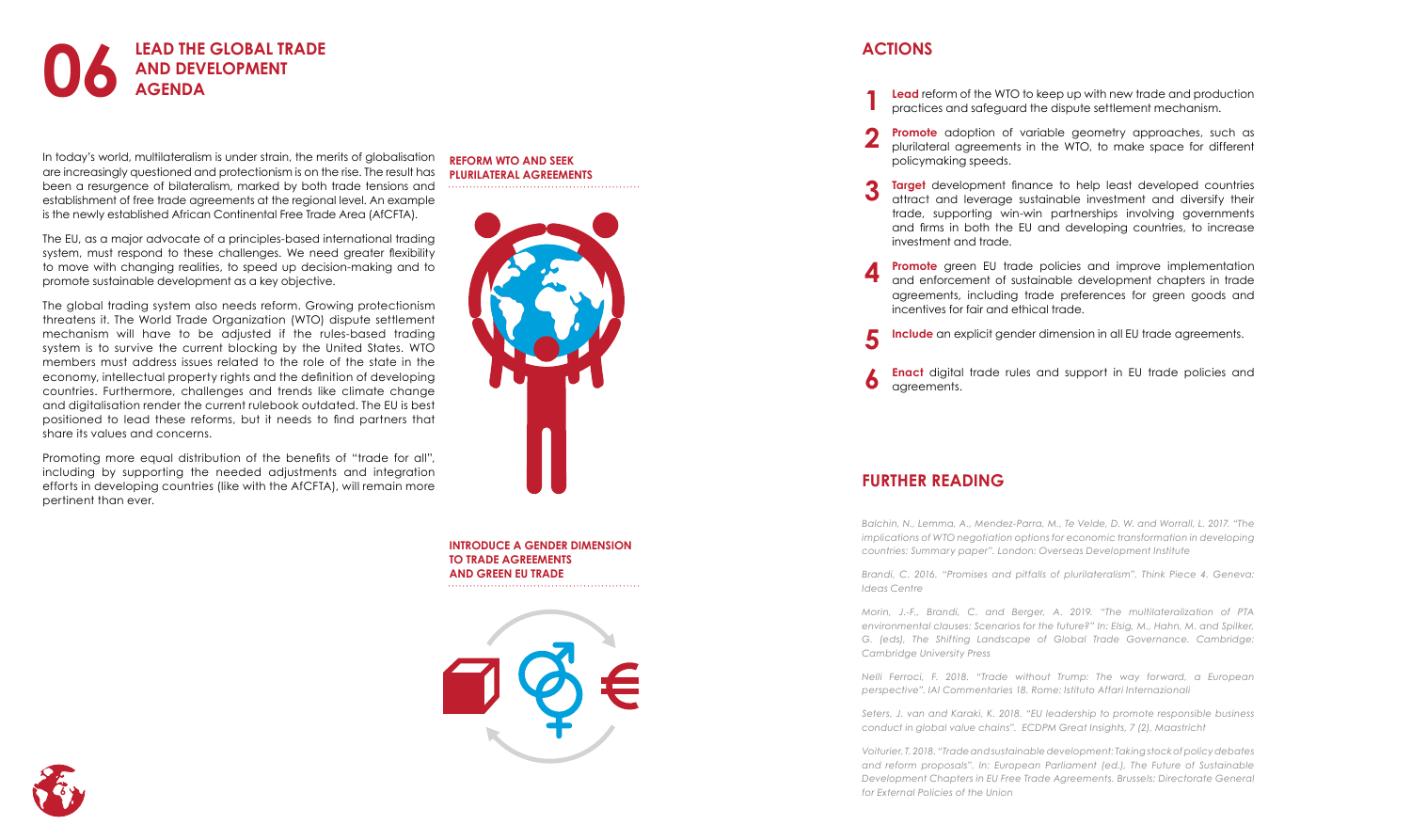If growth continues at the rates of the past, extreme poverty will be halved by 2030. But this still leaves over 400 million people extremely poor. Moreover, many of the poor live in countries particularly vulnerable to the effects of climate change. To end extreme poverty by 2030, we need to scale up investments in education, health care, nutrition and social protection.

EU member states and institutions collectively provide more than half of the world's development cooperation resources. The fields of health, education and social protection are the least well-funded – though they are the surest way to increase the climate resilience of the poorest. Finance remains the key constraint in least developed countries (LDCs), which also receive less support from other sources, such as foreign investment and remittances, and are increasingly debt constrained.

Some EU member states do meet the international target for aid, and some are the best in the world at focusing aid on the LDCs. But, as both the OECD DAC peer review in 2018 and the European Council in May 2019 observed, the EU as a whole is providing less aid as a percentage of gross national income (GNI), and it is failing to increase the share of aid it gives to LDCs. This is despite clear commitments to increase both ratios in the New European Consensus on Development.



Aid delivered through EU institutions is particularly poorly targeted. The peer review found that only 27% went to LDCs. A very large share – 43% – went to upper-middle income countries, thanks to the significant amount of aid channelled through the European Investment Bank (EIB). The focus on using aid to leverage private finance risks making this poor allocation worse. Recent research shows that it is much more difficult to leverage private finance in the poorest countries. Three euros of public investment is needed here to mobilise just one euro of private sector finance.

**TO ENABLE THE ENDING OF EXTREME POVERTY EU DONORS NEED TO TARGET HALF OF AID TO THE LEAST DEVELOPED COUNTRIES...**

**... AND INCREASE AID TO MEET THE 0.7% OF GNI COMMITMENT**



**O** Target







### **FURTHER READING**

*[Attridge, S. and Engen, L. 2019. "Blended finance in the poorest countries: the need for](https://www.odi.org/publications/11303-blended-finance-poorest-countries-need-better-approach) [a better approach". London: Overseas Development Institute](https://www.odi.org/publications/11303-blended-finance-poorest-countries-need-better-approach)*

*[Manuel, M., Desai, H., Samman, E. and Evans, M. 2018. "Financing the end of extreme](https://www.odi.org/publications/11187-financing-end-extreme-poverty) [poverty". London: Overseas Development Institute](https://www.odi.org/publications/11187-financing-end-extreme-poverty)*

*[Manuel, M. and Manea, S. 2019. "Financing of human development and the end of](https://ettg.eu/2019/08/01/financing-human-development-and-the-ending-of-extreme-poverty-in-africa/) [extreme poverty in Africa". ETTG Briefing Note. Brussels: European Think Tanks Group](https://ettg.eu/2019/08/01/financing-human-development-and-the-ending-of-extreme-poverty-in-africa/)* 

*[Manuel, M., Griffiths, J., Manea, S., Samman, E. and Evans, M. forthcoming. "Financing](https://www.odi.org/sites/odi.org.uk/files/resource-documents/12411.pdf) [the end of extreme poverty: What progress are we making?". London: Overseas](https://www.odi.org/sites/odi.org.uk/files/resource-documents/12411.pdf) [Development Institute](https://www.odi.org/sites/odi.org.uk/files/resource-documents/12411.pdf)*

*[Sherriff, A. \(ed.\). 2019. "Investing in Europe's global role: The must-have guide for the](https://ecdpm.org/publications/investing-europe-global-role-must-have-guide-negotiations-multiannual-financial-framework-2021-2027/) [negotiations of the multiannual financial framework 2021-2027". Maastricht: European](https://ecdpm.org/publications/investing-europe-global-role-must-have-guide-negotiations-multiannual-financial-framework-2021-2027/) [Centre for Development Policy Management](https://ecdpm.org/publications/investing-europe-global-role-must-have-guide-negotiations-multiannual-financial-framework-2021-2027/)*

**1**

**Bring forward** the ambition to meet the 0.7% aid target to the end of the Multiannual Financial Framework (MFF) period in 2027, rather than 2030, as currently set in the New European Consensus on

**Allocate** at least half of EU development spending to LDCs, and

- Development.
- **2 Ensure** that the MFF is coherent with delivering on the 2030 Agenda and ending extreme poverty.
- **3** more than the 20% minimum share to social sectors.
- **4** to middle-income countries or away from social sectors.

**Ensure** that the EU's focus on leveraging private sector funding does not increase incentives to allocate development assistance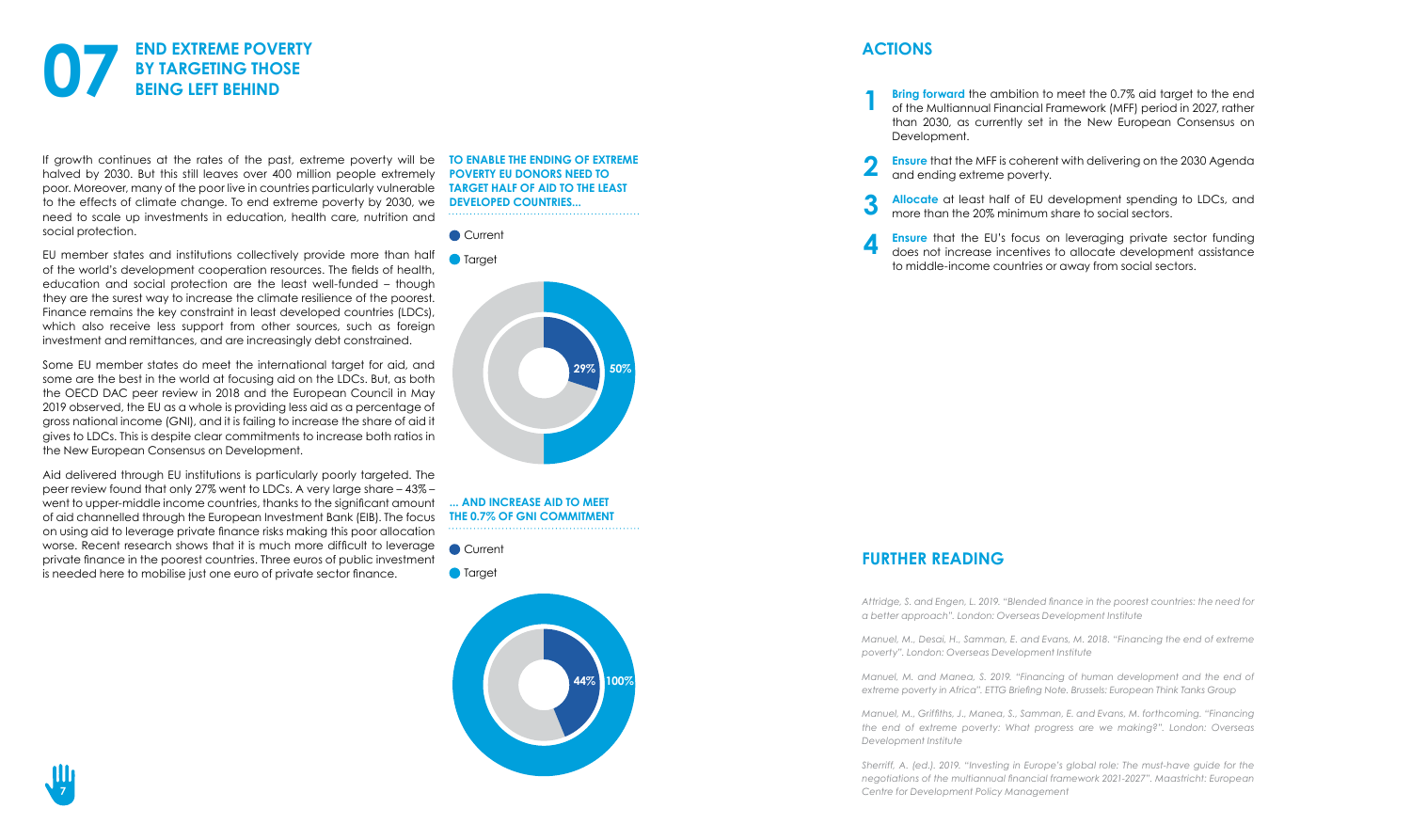The EU and its members are together by far the largest backers of democracy and human rights in the world. They give more than 43% of all democracy and human rights support funds in Africa. However, this **RIGHTS SUPPORT FUNDS IN** agenda has come under considerable pressure.

First, domestic challenges to democracy within Europe have impacted the legitimacy of democracy support, affecting decision-making processes in the EU and the willingness of member states to finance external support for democracy.

Second, the rise of China, offering an economically successful authoritarian political model, has changed the global context for democracy support. This might make it increasingly difficult for European and other external actors to cooperate with African societies on political reforms for inclusive and democratic governance. Yet, support for democracy continues to be high among African citizens. Afrobarometer survey results indicate that some 70% of Africans view democracy as the best political model for their countries.



Third, the picture of democratisation in Africa remains mixed, so flexibility and a variety of instruments are needed to support democracy. Whereas some African countries have become more democratic, in others trends of autocratisation and shrinking spaces for public debate prevail. This makes it difficult for the EU to support domestic actors that are striving for democratic reforms.

Fourth, innovations in digital communication technologies are changing political interactions and structures in Africa. While social media offers opportunities for pro-democratic mobilisation, it has also proven to be an effective tool for autocratic rulers to control societies and shrink the space for civil action.

Processes of democratisation are complex and can generate uncertainty and even instability. Nonetheless, external democracy support can help reduce the destabilising effects of democratisation in post-conflict settings. Moreover, support for democracy helps foster a context in which respect for human rights can flourish.

**Strengthen** the analytical capacity of the European Commission and the European External Action Service (EEAS) to assess and understand the political space and opportunities to engage in democracy support and improve cooperation between both institutions in this respect. Support strategies should be adaptive

**MORE THAN 43% OF ALL DEMOCRACY AND HUMAN AFRICA ARE PROVIDED BY THE EU AND ITS MEMBERS**

**ABOUT 70% OF AFRICANS VIEW DEMOCRACY AS THE BEST POLITICAL MODEL FOR THEIR COUNTRIES**







### **FURTHER READING**

*[Dandashly, A. and Noutcheva, G. 2019. "Unintended consequences of EU](https://www.iai.it/en/pubblicazioni/unintended-consequences-eu-democracy-support-european-neighbourhood) [democracy support in the European Neighbourhood". The International Spectator,](https://www.iai.it/en/pubblicazioni/unintended-consequences-eu-democracy-support-european-neighbourhood) [54 \(1\): 105-120](https://www.iai.it/en/pubblicazioni/unintended-consequences-eu-democracy-support-european-neighbourhood)*

*[Hackenesch, C. 2019. "Aid, political conditionality, and other international efforts to](https://oxfordre.com/politics/view/10.1093/acrefore/9780190228637.001.0001/acrefore-9780190228637-e-1348?rskey=keZ7rh&result=18) [support democracy in Africa". In: Oxford Research Encyclopedia of Politics. Oxford:](https://oxfordre.com/politics/view/10.1093/acrefore/9780190228637.001.0001/acrefore-9780190228637-e-1348?rskey=keZ7rh&result=18) [Oxford University Press](https://oxfordre.com/politics/view/10.1093/acrefore/9780190228637.001.0001/acrefore-9780190228637-e-1348?rskey=keZ7rh&result=18)*

*[Mross, K. 2019. "Democracy support and peaceful democratisation after civil war".](https://www.die-gdi.de/en/briefing-paper/article/democracy-support-and-peaceful-democratisation-after-civil-war/) [Briefing Paper 7/2019. Bonn: German Development Institute](https://www.die-gdi.de/en/briefing-paper/article/democracy-support-and-peaceful-democratisation-after-civil-war/)*

*[Rocha Menocal, A. 2018. "Digital technologies and the new public square:](https://www.odi.org/publications/11386-digital-technologies-and-new-public-square-revitalising-democracy) [Revitalising democracy?". Pathways for Prosperity Commission Background Paper](https://www.odi.org/publications/11386-digital-technologies-and-new-public-square-revitalising-democracy) [Series 17. Oxford: University of Oxford](https://www.odi.org/publications/11386-digital-technologies-and-new-public-square-revitalising-democracy)*

*[Ronceray, M. and Aggad, F. 2018. "Do we expect too much from election observa](https://ecdpm.org/talking-points/do-we-expect-too-much-from-election-observation-missions/)[tion missions?". ECDPM blog](https://ecdpm.org/talking-points/do-we-expect-too-much-from-election-observation-missions/)*

**1**

**Go beyond** one-size-fits-all. Develop targeted strategies and take informal institutions and actors more strongly into account. Use windows of opportunity strategically when regimes open up. All this

**Broaden** EU support to promote democratic reforms based on a sound understanding of where internal pressures for change are

**Develop** a better understanding of how digital technologies impact democratic governance, in both positive and negative ways, and explore how democracy can adapt to the needs of the

- also requires more flexibility in funding for democracy support.
- **2** coming from and how to leverage them.
- **3** technological age more effectively.
- **4** and informed by continued multidisciplinary context analyses.
- **5** mechanisms.

**Invest** more in impact assessments and learning as ongoing processes to further adapt, reform and improve EU democracy support funding and complement these with feedback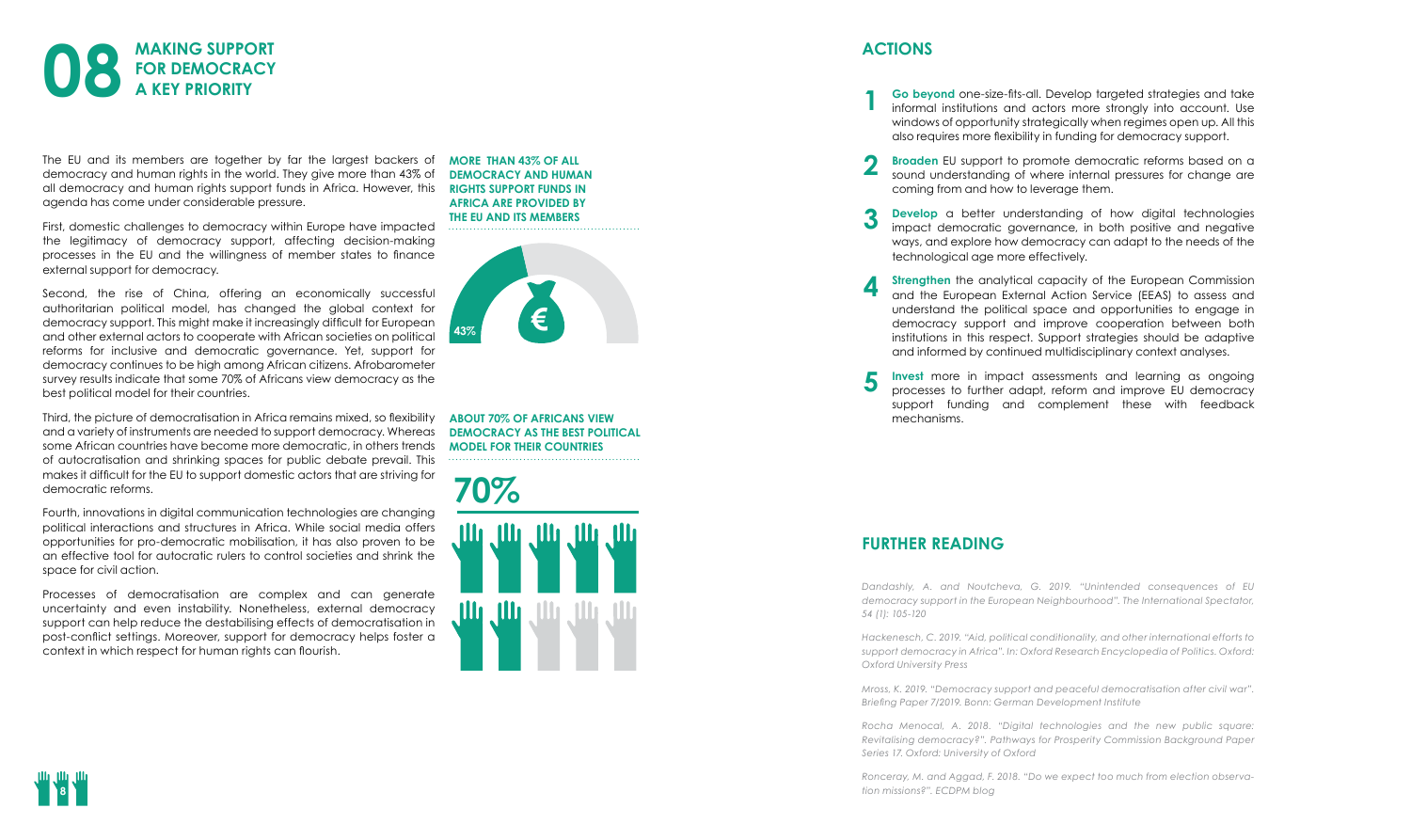The Juncker Commission has proposed both to increase resources up to **PROVIDE AT LEAST €123 BILLION**  €123 billion and to add flexibility under the EU's external action heading in the EU's next long-term budget. This proposal reflects the EU's ambition for a more political and interest-driven external action in 2021-2027, while respecting the EU's development and climate commitments.

The centrepiece of the Commission proposal is the Neighbourhood, Development and International Cooperation Instrument (NDICI). Yet the overarching external action architecture and financial envelopes are far from settled, and past negotiation processes show that external action is vulnerable to cuts. Broad consensus on a compelling European global development narrative is the best way to protect and consolidate the proposed budgetary means.

Beyond the structure of the next EU budget, the coming few months will be crucial for programming EU assistance to partner countries for the next seven years. In particular, the new EU leadership will have the task of setting the financial envelopes for thematic and geographic priorities and determining the "principles" to guide implementation. Poverty eradication, security and climate, as well as the priorities of partner countries, should be part and parcel of this programming process. EU member states and the Parliament meanwhile, are discussing to what extent and how they should be involved in scrutinising such decisions.



Further to the EU's commitment to provide 0.7% of its collective income as official development assistance (ODA), there is broad agreement to use some of these funds to leverage external investment in third countries, especially fragile states and least-developed countries. To this end, the Juncker Commission has created the European Fund for Sustainable Development (EFSD). The proposed NDICI would enhance this fund and bring together both grant-based and blended finance operations, allowing for greater scrutiny by the Parliament. It would also enable a more programmatic approach and steps towards a more effective EU architecture for external investment, with key roles for development finance institutions (DFIs) and the envisaged European Bank for Sustainable Development.

**9**

**FOR EXTERNAL ACTION**



**ESTABLISH A EUROPEAN BANK FOR SUSTAINABLE DEVELOPMENT**

### **FURTHER READING**

*[Bilal, S. and Große-Puppendahl, S. 2018. "The European External Investment Plan:](https://ecdpm.org/publications/european-external-investment-plan-challenges-next-steps-game-changer/) [Challenges and next steps for a game changer". Briefing notes \(series\) Maastricht:](https://ecdpm.org/publications/european-external-investment-plan-challenges-next-steps-game-changer/) [European Centre for Development Policy Management](https://ecdpm.org/publications/european-external-investment-plan-challenges-next-steps-game-changer/)*

*[Koch et al. 2018. "From damage control to sustainable development: European](https://www.die-gdi.de/uploads/media/BP_7.2018.pdf ) [development policy under the next EU budget". DIE Briefing Paper 7/2018. Bonn:](https://www.die-gdi.de/uploads/media/BP_7.2018.pdf ) [German Development Institute](https://www.die-gdi.de/uploads/media/BP_7.2018.pdf )* 

*[Lundsgaarde, E. 2017. "The European Fund for Sustainable Development: Changing](https://www.die-gdi.de/en/discussion-paper/article/the-european-fund-for-sustainable-development-changing-the-game/ ) [the game?" DIE Discussion Paper 29/2017. Bonn: German Development Institute](https://www.die-gdi.de/en/discussion-paper/article/the-european-fund-for-sustainable-development-changing-the-game/ )*

*[Sherriff, A. \(ed.\). 2019. "Investing in Europe's global role: The must-have guide for](https://ecdpm.org/publications/investing-europe-global-role-must-have-guide-negotiations-multiannual-financial-framework-2021-2027/) [the negotiations of the multiannual financial framework 2021-2027". Maastricht:](https://ecdpm.org/publications/investing-europe-global-role-must-have-guide-negotiations-multiannual-financial-framework-2021-2027/) [European Centre for Development Policy Management](https://ecdpm.org/publications/investing-europe-global-role-must-have-guide-negotiations-multiannual-financial-framework-2021-2027/)*

**1**

**2**

**Keep** funding for external action at €123 billion at minimum. An

**Ensure** that the new financial architecture and NDICI continue to prioritise funding for poverty reduction and the 2030 Agenda, with higher commitments for climate change and for low-income

- influential Europe requires a significant external action budget.
- countries.
- **3** and promote harmonised impact assessment.
- **4** banks.

**Align** EU blended finance operations under the EFSD with European development cooperation programming to maximise synergies

**Support** establishment of a European Bank for Sustainable Development, and foster cooperation among DFIs and multilateral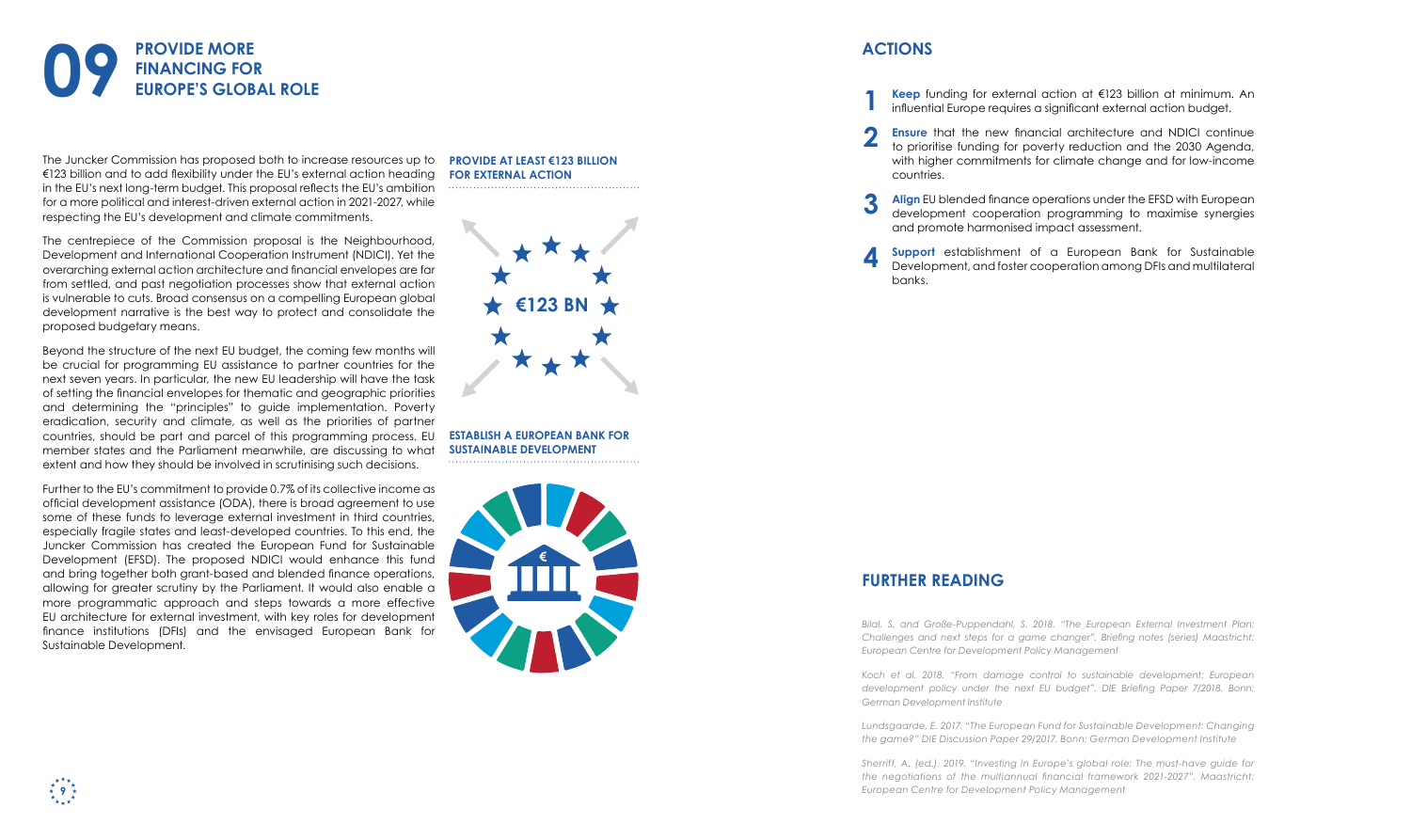### **AUTHORS**

*Luca Barana (IAI) Damien Barchiche (IDDRI) Steffen Bauer (DIE) Julian Bergmann (DIE) San Bilal (ECDPM) Bruce Byiers (ECDPM) Clara Brandi (DIE) Daniele Fattibene (IAI) Matthias Deneckere (ECDPM) Mark Furness (DIE) Christine Hackenesch (DIE) Volker Hauck (ECDPM)*

*Alexei Jones (ECDPM) Niels Keijzer (DIE) Hanne Knaepen (ECDPM) Anna Knoll (ECDPM) Gabriela Iacobuta (DIE) Geert Laporte (ECDPM, ETTG) Julia Leininger (DIE) Giulia Maci (ECDPM, ETTG) Marcus Manuel (ODI) Alfonso Medinilla (ECDPM) Maximiliano Mendez-Parra (ODI) Asli Okyay (IAI)*

*Anja Palm (IAI) Alina Rocha Menocal (ODI) Emma Samman (ODI) Nicolo Sartori (IAI) Benjamin Schraven (DIE) Andrew Scott (ODI) Lola Vallejo (IDDRI) Julie Vaille (IDDRI) Jan Vanheukelom (ECDPM) Bernardo Venturi (IAI) Sean Woolfrey (ECDPM)*

**ETTG** | European Think

The European Think Tanks Group is a network of European independent think tanks working on EU international cooperation for global sustainable development:

- The German Development Institute / Deutsches Institut für Entwicklungspolitik (DIE)
- The European Centre for Development Policy Management (ECDPM)
- The Institute of International Affairs / Istituto Affari Internazionali (IAI)
- The Institute for Sustainable Development and International Relations / Institut du Développement Durable et des Relations Internationales (IDDRI)
- The Overseas Development Institute (ODI)

These five institutes can count between them on some 350 researchers, covering all aspects of European international cooperation. They share a strong commitment to greater global welfare, and a strong belief in the importance of better collective action to achieve global goals. As think tanks, and as policy-focused research institutes, they also share a commitment to effective outreach and engagement with policymakers and policy processes.

**Mission: We support the EU in achieving the sustainable development goals and promote more coherent European external action.**

This publication benefits from support of the Bill and Melinda Gates Foundation (BMGF).

### BILL&MELINDA **GATES** foundation

*ETTG coordinators: Giulia Maci, Maria Brozou and Virginia Mucchi Editorial assistance: Michelle Luijben ETTG identity design: Robin van Hontem and Yaseena Chiu-van 't Hoff Design of layout: Ottavia Pasta*